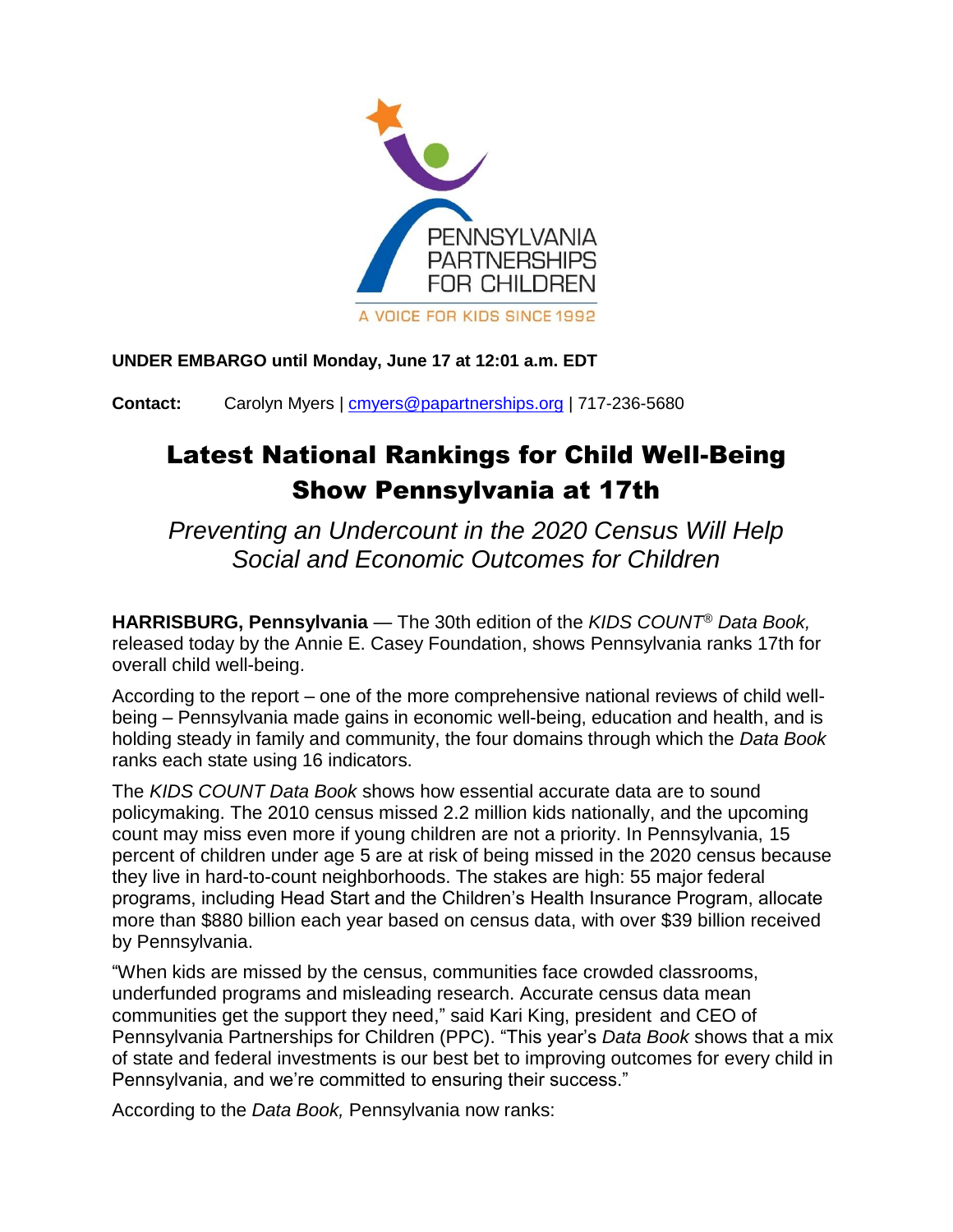- **25th in the family and community domain:** This domain examines the percentage of children living in high-poverty areas, percentage of children living in single-parent households and education levels among heads of households, as well as teen birth rates. The number of children living in high-poverty neighborhoods increased — by far Pennsylvania's worst ranking. Since the first *Data Book* was released in 1990, the share of children living in high-poverty areas worsened by 71 percent. More needs to be done to ensure the well-being of our families and communities.
- **20th in economic well-being:** The economic well-being domain examines data related to child poverty, family employment, housing costs and whether older teens are not in school and not working. While Pennsylvania continues to experience slow economic growth, the number of children living in poverty decreased, but has made only an 11 percent improvement since 2010.
- **12th in health:** The health domain looks at the percentage of children who lack health insurance, child and teen death rates, the percentage of low-birth weight babies and alcohol and drug abuse among teens. The number of uninsured children improved by 20 percent since 2010, and, according to the Department of Human Services, 41 percent of children in Pennsylvania have access to affordable, quality health care coverage through Medicaid and the Children's Health Insurance Program (CHIP).
- **9th in education:** The education domain looks at early education opportunities, reading and math proficiency and whether high school students graduate on time. Pennsylvania ranks above average for on-time graduation rates at 87 percent, which is an improvement of 24 percent when compared to 2011.

"If we want children to be successful, we must provide access to high-quality child care and pre-k programs to build a solid foundation for learning, and adequately invest in public education," King said. "Voluntary, evidence-based home visiting programs help keep children healthy and protect them from abuse and neglect, and supporting improvements to the child welfare system will keep children with family and better support children in foster care."

## **Release Information**

The *2019 KIDS COUNT*® *Data Book* will be available June 17 at 12:01 a.m. EDT at [www.aecf.org.](file:///C:/Users/rfox/Box%20Sync/Ryan) Additional information is available at [www.aecf.org/databook.](file:///C:/Users/rfox/Box%20Sync/Ryan) Journalists interested in creating maps, graphs and rankings in stories about the *Data Book* can use the *KIDS COUNT*® Data Center at [datacenter.kidscount.org.](file:///C:/Users/rfox/Box%20Sync/Ryan)

## **About Pennsylvania Partnerships for Children**

Pennsylvania Partnerships for Children (PPC) is a strong, effective and trusted voice to improve the health, education and well-being of children and youth in the commonwealth. Since 1992, our public policy victories have helped countless children learn, thrive and succeed, regardless of circumstances. PPC is statewide, independent, nonpartisan and nonprofit.